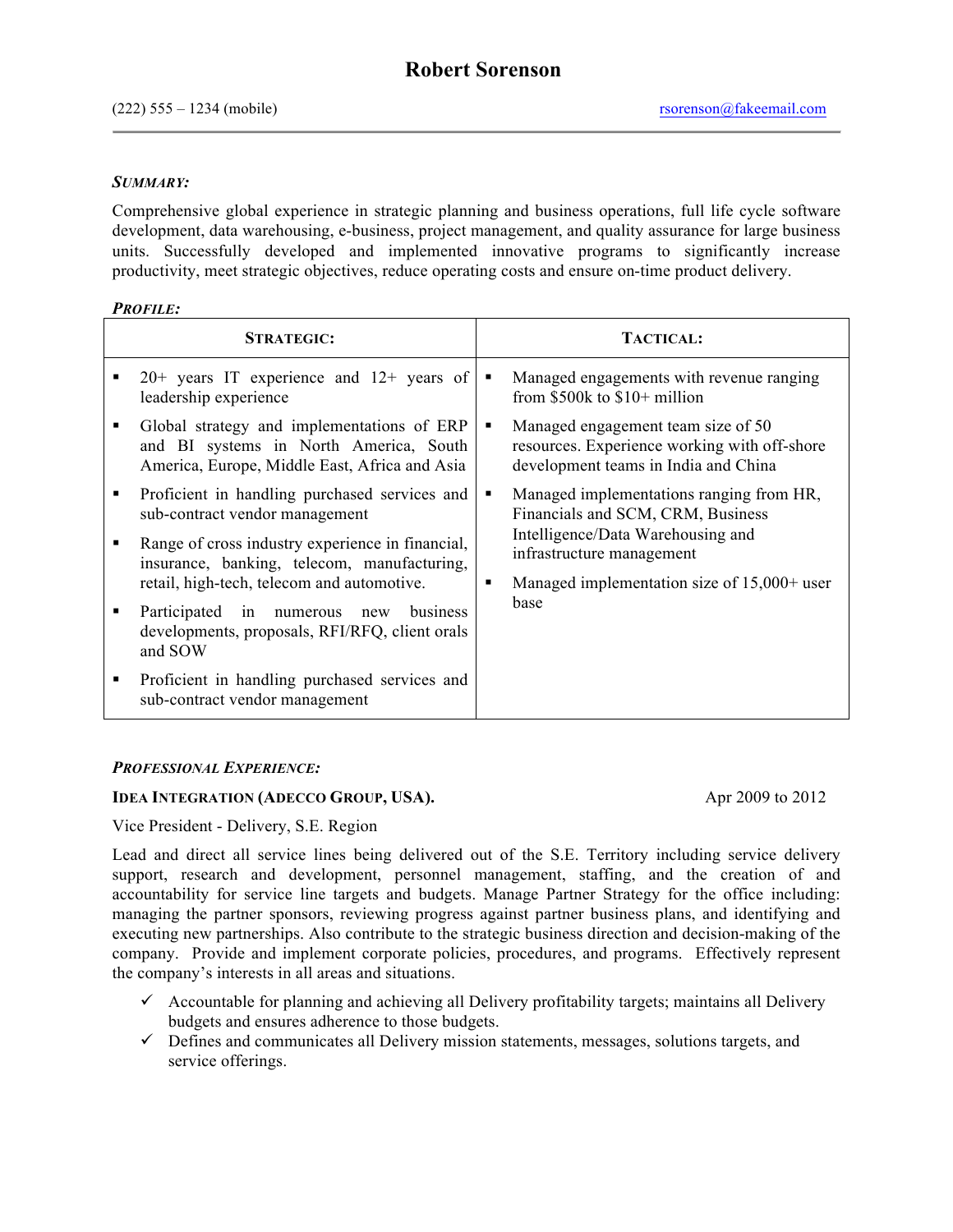- $\checkmark$  Effectively manage objectives for Attrition, Utilization, Margin, Client Satisfaction, and Performance Reviews
- $\checkmark$  Facilitates internal research and development efforts to support the improvement and expansion of the office's capabilities
- $\checkmark$  Support sales activities by identifying and following up on business leads and opportunities; developing proposals, Statements of Work, and arrangement letters; providing work and LOE estimates; preparing and delivering presentations to clients; and recommending potential solutions to client requirements.
- $\checkmark$  Ensures the quality, integrity, and consistency of solutions, methods, and approaches for client engagements.
- $\checkmark$  Provides direction and support to project teams.
- $\checkmark$  Represents the company at industry forums, trade shows, associations, and advisory boards.
- $\checkmark$  Regularly reports status to the Managing Director, highlighting significant accomplishments, proposed solutions, and issues for escalation.
- Client responsibilities included
	- o Ensuring quality and on-time delivery of all projects
	- o Supports the analysis of client requirements and the development of focused solutions that meet the client needs supporting Practice Areas and project teams in developing and delivering
	- o Ensures consistency and quality of all critical project deliverables. Write, review, provide feedback and ensure consistency and timeliness of evaluations conducted for defined client engagement.
	- o Build services relationships with clients
	- o Establishes and executes Delivery strategies and plans.
	- o Strive for 90% or better client satisfaction on the quarterly survey
- Resource management responsibilities included
	- o Creates an organizational structure that promotes and ensures career paths, creation of appropriate communities of interest, and the encouragement of entrepreneurship and leadership
	- o Counsel and advise employees on career, professional development, client and personnel issues through formal and information mentoring to develop management, organizational, functional and consulting skills (Performance Reviews)
	- o Ensure understanding of and compliance with human resources policies and procedures including staffing, records maintenance and performance recommendations
	- o Ensures that direct reports meet administrative responsibilities such as time reporting, maintenance of company resumes and maintenance of project profiles.
	- o Motivates and directs others by setting objectives, reviewing progress, and providing feedback.
	- o Makes promotion and compensation adjustment recommendations for direct reports and other practitioners.
	- o Recruit and retain top talent in the organization
	- o Defines and implements professional development curricula.
	- o Contributes to corporate decision-making including the creation and implementation of new policies, programs, and procedures.
	- o Serves as a mentor and advisor for members of delivery organization
- Partner management responsibilities included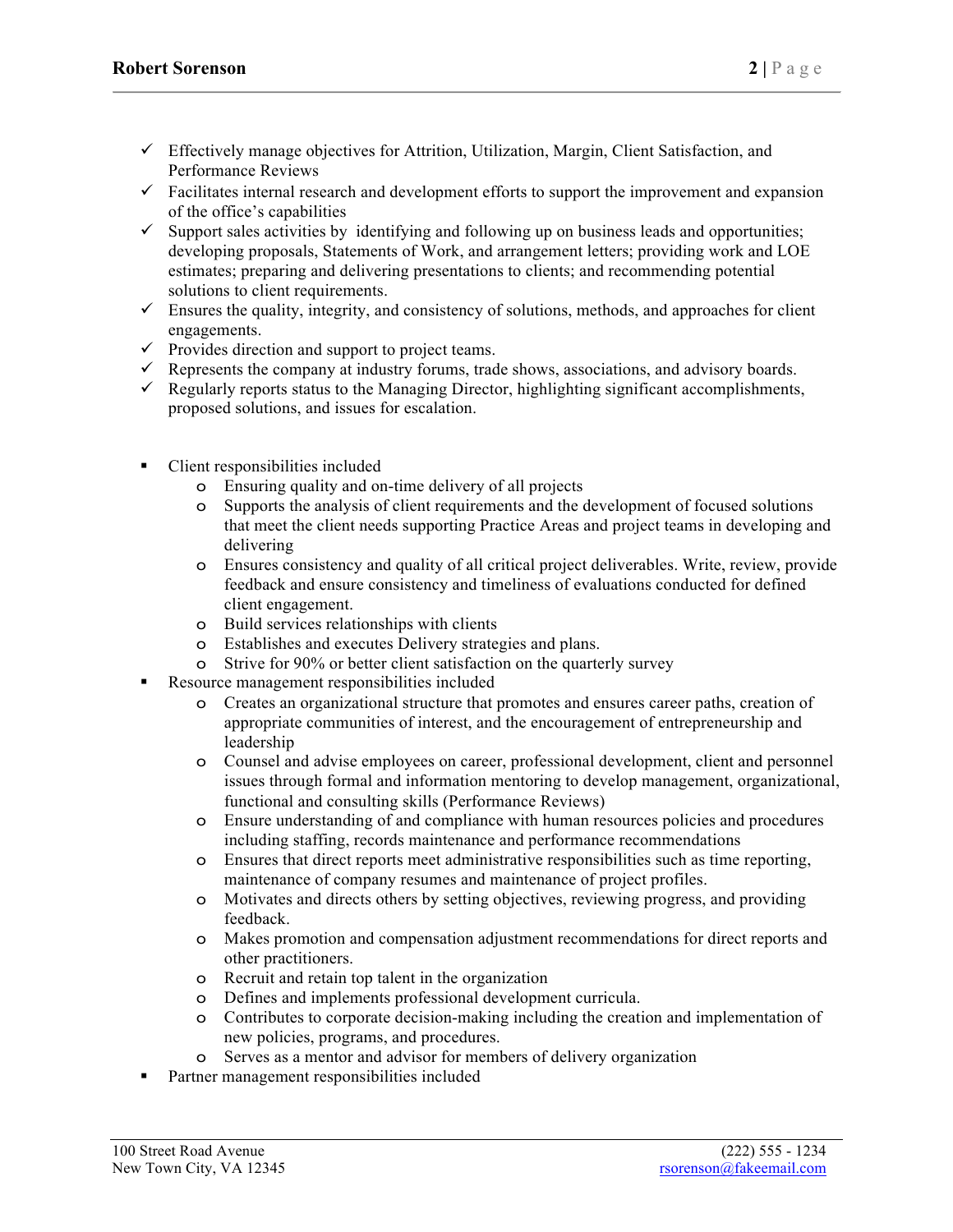- o Identifies and executes new technical partnerships.
- o Initiates, leads, and manages strategic initiatives with our technical partnerships.
- o Participates in and organizes meetings with technical partners to identify and execute on business development opportunities.
- o Facilitates internal research and development efforts by managing communication between technical partners.
- o Participates in vendor negotiations, partnerships and relations.
- o Supports all partner-related internal education activities

**BEARINGPOINT, INC.** Oct 2004 to March 2009

Senior Manager (2006 to 2009)

- § **Project Manager – Development & Infrastructure**: Implemented PeopleSoft 9.0 FSCM for a large telecom company in the Midwest having a user base of over 15,000 employees. This project was a reimplementation of PeopleSoft from 8.4 on the mainframe using DB2 to PeopleSoft 9.0 on a midrange using Oracle 11g. Implementation included accounts receivable, accounts payable, general ledger, project costing, asset management, purchasing, inventory, eProcurement and sProcurement modules. The primary focus of the re-implementation was on reduction in customization and improvement in process design and introduction of industry best standards
	- o 10+ million dollar engagement
	- o Managed engagement revenue of over 5 million dollars
	- o Managed a team of over 25 developers and administrators
	- o Used an off-shore model with the majority of developers from India.
	- o Deliverables of over 35 customizations, 100+ interfaces and 44+ conversion routines
	- o Major responsibilities included management of infrastructure and technical team both off-shore and on-shore, project plan maintenance, budget control and interaction with Steering Committee, PMO and project leads
	- o Complexity of over 30 integration points in this implementation, with data feeds from mainframe, mid-range and manual feeds like spreadsheets, etc.
	- o Infrastructure was based on 'On-Demand' computing with Oracle RAC/GRID and Oracle ASM (advanced storage management)
- § **Engagement Manager**: PeopleSoft HCM Security Assessment project for a large retail chain. Scope of the project included security assessment of current system, review, gap analysis and recommendations for application security, configuration and online access for PeopleSoft 8.9 environment
	- o Recommended increased security options by moving from Windows to Unix based platform
	- o Key areas of assessment included sensitive data identification and scrambling options, user security gaps for both on-line users  $\&$  back-end users and security tree structure analysis, PS Query access, interfaces, reports, back-end databases and policies and procedures for production, development and user acceptance test environments
- § **Engagement Manager**: Global PeopleSoft 9.0 HCM Reporting Strategy and Architecture for a major automotive company. Scope of strategy included Latin America, Africa and Middle East countries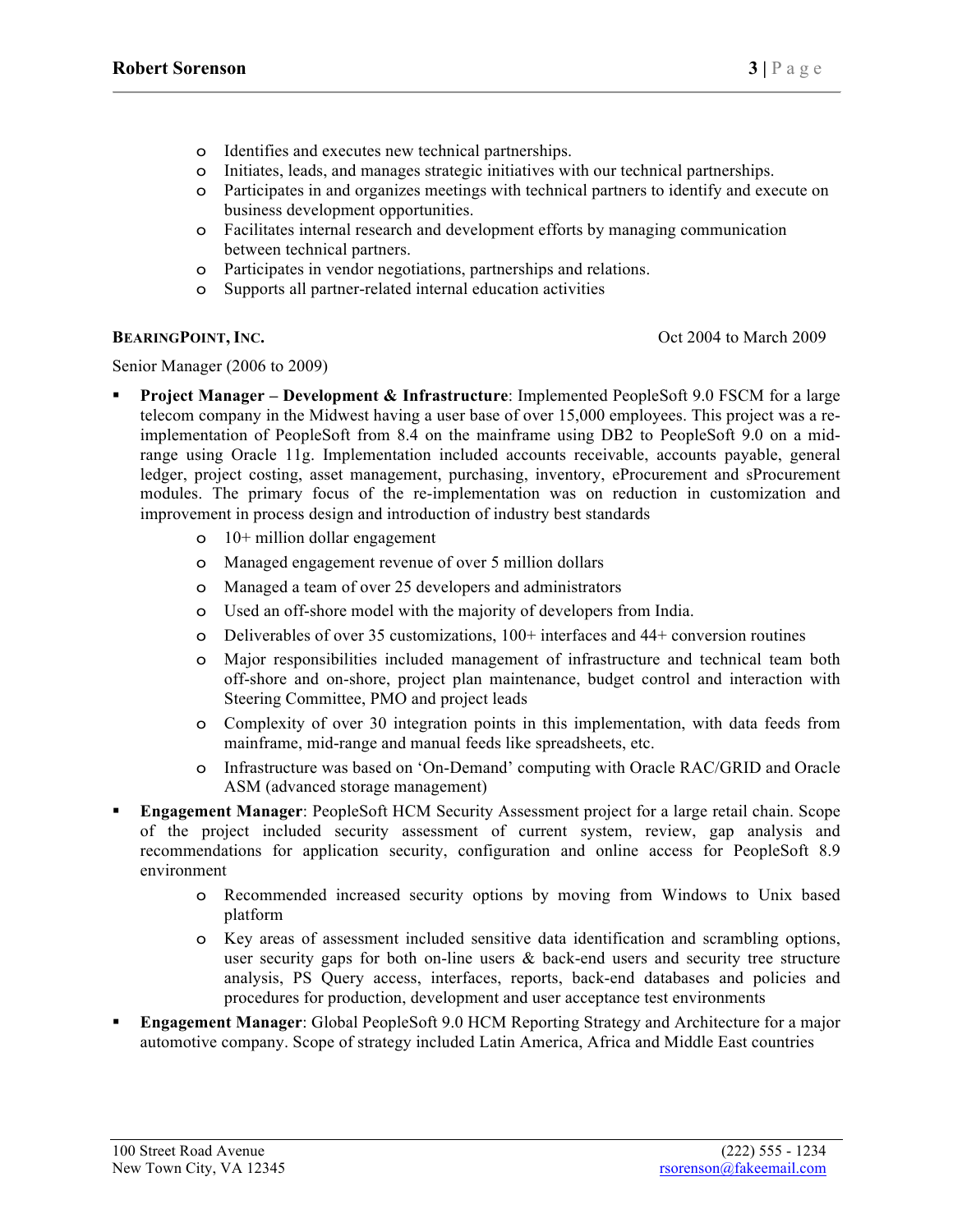- $\circ$  Final strategy included drastic reduction of public queries and reports from 10,000 + to 100+ queries and reports
- o Final strategy and architecture resulted in an operating cost reduction of over \$5 million/year
- o The new reporting platform consolidated and moved all reports to web based Cognos 8 reports
- § **Project Manager – Technical**: Implemented PeopleSoft CRM 8.9 for a major telecom company. Responsible for design, development, infrastructure, migration, defect management and production performance management of systems. Infrastructure support included DBA activities, PeopleSoft administration activities, hardware, software and patch support
	- o Managed engagement revenue of over \$10 million
	- o Managed a team of over 50 developers and infrastructure team members
	- o Led the technical development and implementation of the project and managed go-live support activities along with development of subsequent phases
	- o Deliverables included over 200 interfaces including critical interfaces like e911 and 411, conversions, migrations, testing, reports, go-live and post launch support

Manager (2004 to 2006)

- § **PeopleSoft Lead – Technical SME**: Internal Global Financial Systems strategy project. The strategy project resulted in the recommendation of a global financial software solution to be implemented using a single instance covering North America, South America and parts of Europe.
	- o The strategy process involved the preparation and issue of an RFI and RFP, development of functional and technical business requirements, execution of vendor workshops and development of implementation cost estimates, and preparation of executive presentations
	- o Technology considerations included sizing for infrastructure and database management, selections of correct hardware sizing, configuration and other operating system based requirements, network topology considerations, transport management for instances and application management, Adaptive Computing Infrastructure for High Availability environment, disaster recovery options and other infrastructure performance options required to support a global ERP solution
- **Project Manager:** Internal Disaster Recovery Plan for the company's Financial Systems and Reporting environment
	- o Created the Disaster Recovery strategy, hardware and network requirements, database/instance replication requirements for off-site near real-time replication and project implementation plan as per the internal corporate security strategy
	- o Implemented above plan and requirements for full disaster recovery coverage of the financial system

# **KPMG** CONSULTING, INC. The state of the state of the Mar 2001 to Apr 2002

Manager, PeopleSoft Practice

§ **Infrastructure Manager**: Leading semiconductor manufacturer, implemented a global Oracle 11i ERP solution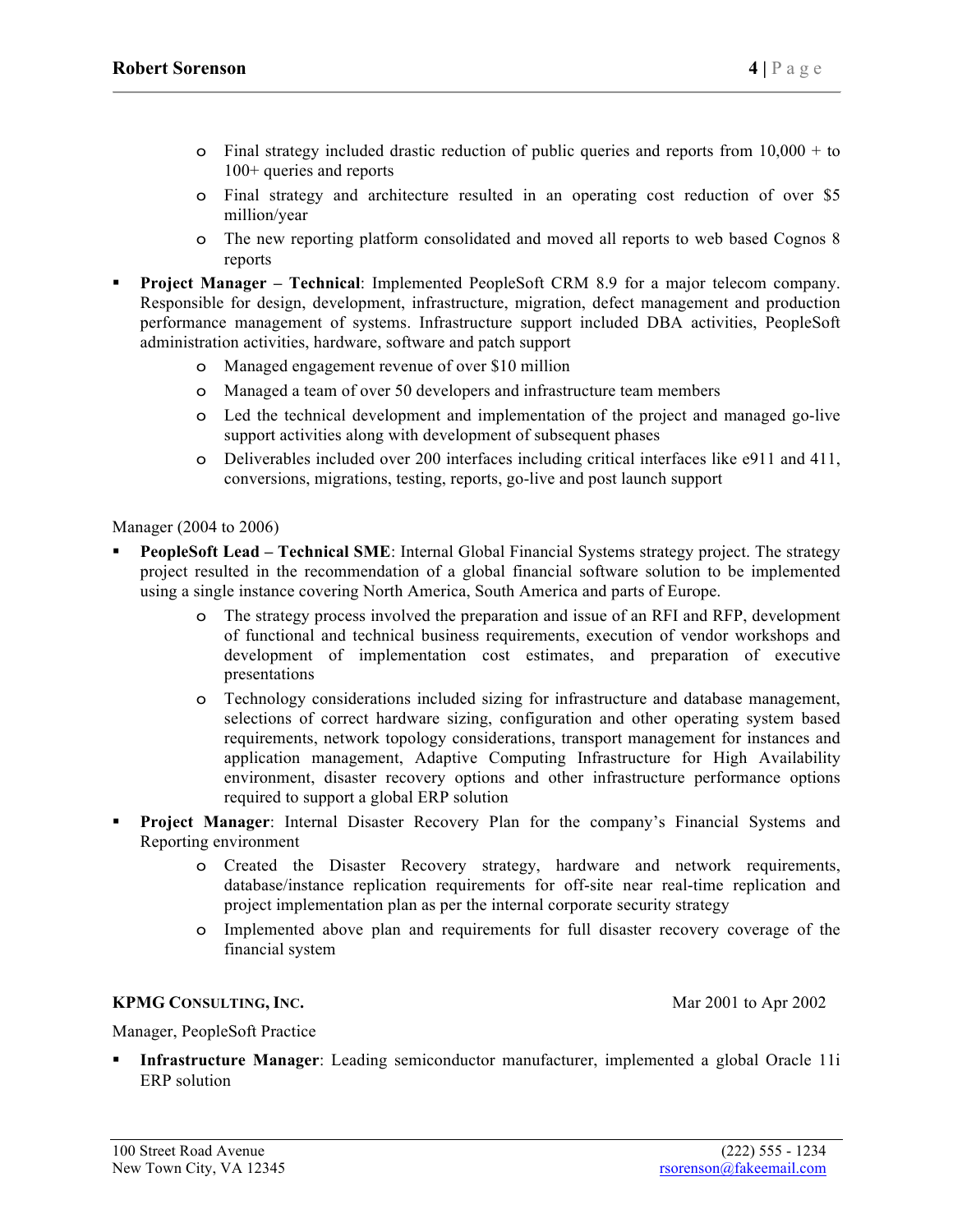- o 15+ million dollar engagement
- o Managed engagement revenue of over 2 million dollars
- o Managed a team of over 10 developers and administrators
- o Provided project management and technical expertise and managed all aspects of infrastructure and architecture in a complex global environment
- o Provided project planning, scope management, resource management, daily operations management and status tracking, project issues and resolution management, client issues and resolution management, team issues and resolution management, both written and verbal communication for both project and between peers, project deliverables management, team performance management and team retention within the project
- o Responsibilities included management of client, subcontract and internal technical resources
- o Deliverables included hardware requirements and specification process, network topology requirements, multiple instance management, systems flow diagrams (logical and physical diagrams), systems architecture and design, systems management, applications management, associated documentation for the above, etc.
- o Played major role in client retention, relationship building and communication
- **Project Manager:** Global insurance company completed the Fit/Gap Analysis and Specification Development, project plan and timeline in preparation for PeopleSoft HRMS 8.9 upgrade. Modules included HR, Benefits, Payroll, Pension and Time & Labor
- § **Project Manager – Functional**: Global investment management firm, facilitated the cross-functional analysis for global Compensation Planning and Forecasting processes and Global Payroll processes in preparation for an upgrade to PeopleSoft 8.3
- § **Project Manager**: Leading global insurance group, created the strategy, scope and timeline for implementing PeopleSoft 8.3 HR, Benefits, Payroll and ESS across 21 different subsidiaries

### **ARMAITI, INC.** Apr 2002 to Aug 2004

Family owned business

This is a family owned business involved in marketing and sales of garments and accessories imported from India. Primary responsibility included setting up the company, creating marketing materials and conducting market study on sales potential.

### **FORD MOTOR COMPANY** COMPANY COMPANY COMPANY COMPANY COMPANY COMPANY COMPANY COMPANY COMPANY COMPANY COMPANY

Portfolio Manager (1997 to 2000)

- § **Project Manager**: Global PeopleSoft HR/Data Warehouse. Architected and implemented a b2e global three-tiered client/server based BI/Data Warehouse system
	- o Responsible for annual budget of \$12 million.
	- o Hired and managed a team of over 25 developers.
	- o Successfully implemented across multiple countries and languages (Canada, U.S, Argentina, Brazil, Europe)